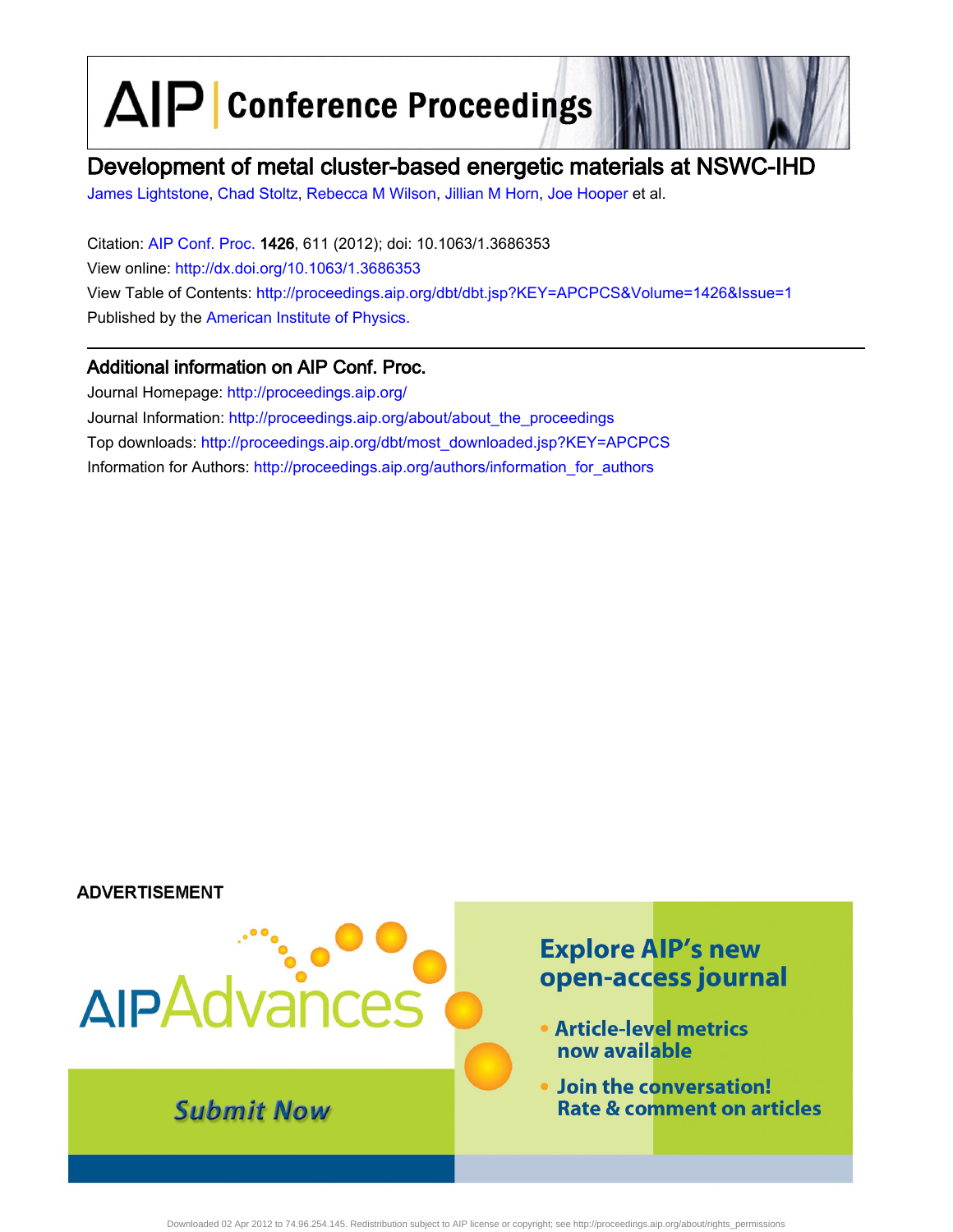| <b>Report Documentation Page</b>                                                                                                                                                                                                                                                                                                                                                                                                                                                                                                                                                                                                                                                                                                                                                                                                                                                                                                                                                                                                                                                                                                                                                                                                                            |                                      |                                                    |                                    | Form Approved<br>OMB No. 0704-0188 |                          |  |
|-------------------------------------------------------------------------------------------------------------------------------------------------------------------------------------------------------------------------------------------------------------------------------------------------------------------------------------------------------------------------------------------------------------------------------------------------------------------------------------------------------------------------------------------------------------------------------------------------------------------------------------------------------------------------------------------------------------------------------------------------------------------------------------------------------------------------------------------------------------------------------------------------------------------------------------------------------------------------------------------------------------------------------------------------------------------------------------------------------------------------------------------------------------------------------------------------------------------------------------------------------------|--------------------------------------|----------------------------------------------------|------------------------------------|------------------------------------|--------------------------|--|
| Public reporting burden for the collection of information is estimated to average 1 hour per response, including the time for reviewing instructions, searching existing data sources, gathering and<br>maintaining the data needed, and completing and reviewing the collection of information. Send comments regarding this burden estimate or any other aspect of this collection of information,<br>including suggestions for reducing this burden, to Washington Headquarters Services, Directorate for Information Operations and Reports, 1215 Jefferson Davis Highway, Suite 1204, Arlington<br>VA 22202-4302. Respondents should be aware that notwithstanding any other provision of law, no person shall be subject to a penalty for failing to comply with a collection of information if it<br>does not display a currently valid OMB control number.                                                                                                                                                                                                                                                                                                                                                                                          |                                      |                                                    |                                    |                                    |                          |  |
| 1. REPORT DATE<br>2011                                                                                                                                                                                                                                                                                                                                                                                                                                                                                                                                                                                                                                                                                                                                                                                                                                                                                                                                                                                                                                                                                                                                                                                                                                      |                                      | 2. REPORT TYPE                                     |                                    | <b>3. DATES COVERED</b>            | 00-00-2011 to 00-00-2011 |  |
| <b>4. TITLE AND SUBTITLE</b>                                                                                                                                                                                                                                                                                                                                                                                                                                                                                                                                                                                                                                                                                                                                                                                                                                                                                                                                                                                                                                                                                                                                                                                                                                |                                      | 5a. CONTRACT NUMBER                                |                                    |                                    |                          |  |
| Development Of Metal Cluster-Based Energetic Materials At NSWC-IHD                                                                                                                                                                                                                                                                                                                                                                                                                                                                                                                                                                                                                                                                                                                                                                                                                                                                                                                                                                                                                                                                                                                                                                                          |                                      | 5b. GRANT NUMBER                                   |                                    |                                    |                          |  |
|                                                                                                                                                                                                                                                                                                                                                                                                                                                                                                                                                                                                                                                                                                                                                                                                                                                                                                                                                                                                                                                                                                                                                                                                                                                             |                                      |                                                    |                                    | 5c. PROGRAM ELEMENT NUMBER         |                          |  |
| 6. AUTHOR(S)                                                                                                                                                                                                                                                                                                                                                                                                                                                                                                                                                                                                                                                                                                                                                                                                                                                                                                                                                                                                                                                                                                                                                                                                                                                |                                      |                                                    |                                    | <b>5d. PROJECT NUMBER</b>          |                          |  |
|                                                                                                                                                                                                                                                                                                                                                                                                                                                                                                                                                                                                                                                                                                                                                                                                                                                                                                                                                                                                                                                                                                                                                                                                                                                             |                                      |                                                    |                                    | 5e. TASK NUMBER                    |                          |  |
|                                                                                                                                                                                                                                                                                                                                                                                                                                                                                                                                                                                                                                                                                                                                                                                                                                                                                                                                                                                                                                                                                                                                                                                                                                                             |                                      |                                                    |                                    | <b>5f. WORK UNIT NUMBER</b>        |                          |  |
| 7. PERFORMING ORGANIZATION NAME(S) AND ADDRESS(ES)<br>Naval Postgraduate School, Physics Dept, Monterey, CA, 93943                                                                                                                                                                                                                                                                                                                                                                                                                                                                                                                                                                                                                                                                                                                                                                                                                                                                                                                                                                                                                                                                                                                                          |                                      | 8. PERFORMING ORGANIZATION<br><b>REPORT NUMBER</b> |                                    |                                    |                          |  |
| 9. SPONSORING/MONITORING AGENCY NAME(S) AND ADDRESS(ES)                                                                                                                                                                                                                                                                                                                                                                                                                                                                                                                                                                                                                                                                                                                                                                                                                                                                                                                                                                                                                                                                                                                                                                                                     |                                      |                                                    |                                    | 10. SPONSOR/MONITOR'S ACRONYM(S)   |                          |  |
|                                                                                                                                                                                                                                                                                                                                                                                                                                                                                                                                                                                                                                                                                                                                                                                                                                                                                                                                                                                                                                                                                                                                                                                                                                                             |                                      | 11. SPONSOR/MONITOR'S REPORT<br>NUMBER(S)          |                                    |                                    |                          |  |
| 12. DISTRIBUTION/AVAILABILITY STATEMENT<br>Approved for public release; distribution unlimited                                                                                                                                                                                                                                                                                                                                                                                                                                                                                                                                                                                                                                                                                                                                                                                                                                                                                                                                                                                                                                                                                                                                                              |                                      |                                                    |                                    |                                    |                          |  |
| 13. SUPPLEMENTARY NOTES<br>Presented at the American Physical Society, 17th Biennial International Conference of the APS Topical<br>Group on Shock Compression of Condensed Matter, Chicago, IL, June 26-July 1, 2011, 1/20                                                                                                                                                                                                                                                                                                                                                                                                                                                                                                                                                                                                                                                                                                                                                                                                                                                                                                                                                                                                                                 |                                      |                                                    |                                    |                                    |                          |  |
| 14. ABSTRACT<br>Current research efforts at NSWC-IHD are utilizing gas-phase molecular beam studies theoretical<br>calculations, and condensed-phase production methods to identify novel metal cluster systems in which<br>passivated metal clusters make up the subunit of a molecular metal-based energetic material. The<br>reactivity of NixAly + clusters with nitromethane was investigated using a gas-phase molecular beam<br>system. Results indicate that nitromethane is highly reactive toward the NixAly + clusters and suggests it<br>would not make a good passivating ligand for these cluster systems. To date small amounts of a<br>metal-based compound with a subunit containing four aluminum atoms and four Cp* ligands has been<br>produced and was characterized using DSC and TGA. Results indicate this cluster material is more<br>reactive than micron- and nano-sized aluminum. However lack of stability in air precludes it from being a<br>viable replacement for current aluminum particles. Volumetric heat of combustion of Al50Cp*12 was<br>determined using thermodynamic data obtained from first principles calculations. The Al50 cluster is<br>found to have a heat of combustion near 60% that of pure aluminum. |                                      |                                                    |                                    |                                    |                          |  |
| <b>15. SUBJECT TERMS</b>                                                                                                                                                                                                                                                                                                                                                                                                                                                                                                                                                                                                                                                                                                                                                                                                                                                                                                                                                                                                                                                                                                                                                                                                                                    |                                      |                                                    |                                    |                                    |                          |  |
| 16. SECURITY CLASSIFICATION OF:                                                                                                                                                                                                                                                                                                                                                                                                                                                                                                                                                                                                                                                                                                                                                                                                                                                                                                                                                                                                                                                                                                                                                                                                                             | 17. LIMITATION OF<br><b>ABSTRACT</b> | 18. NUMBER<br>OF PAGES                             | 19a. NAME OF<br>RESPONSIBLE PERSON |                                    |                          |  |
| a. REPORT<br>unclassified                                                                                                                                                                                                                                                                                                                                                                                                                                                                                                                                                                                                                                                                                                                                                                                                                                                                                                                                                                                                                                                                                                                                                                                                                                   | b. ABSTRACT<br>unclassified          | c. THIS PAGE<br>unclassified                       | Same as<br><b>Report (SAR)</b>     | 6                                  |                          |  |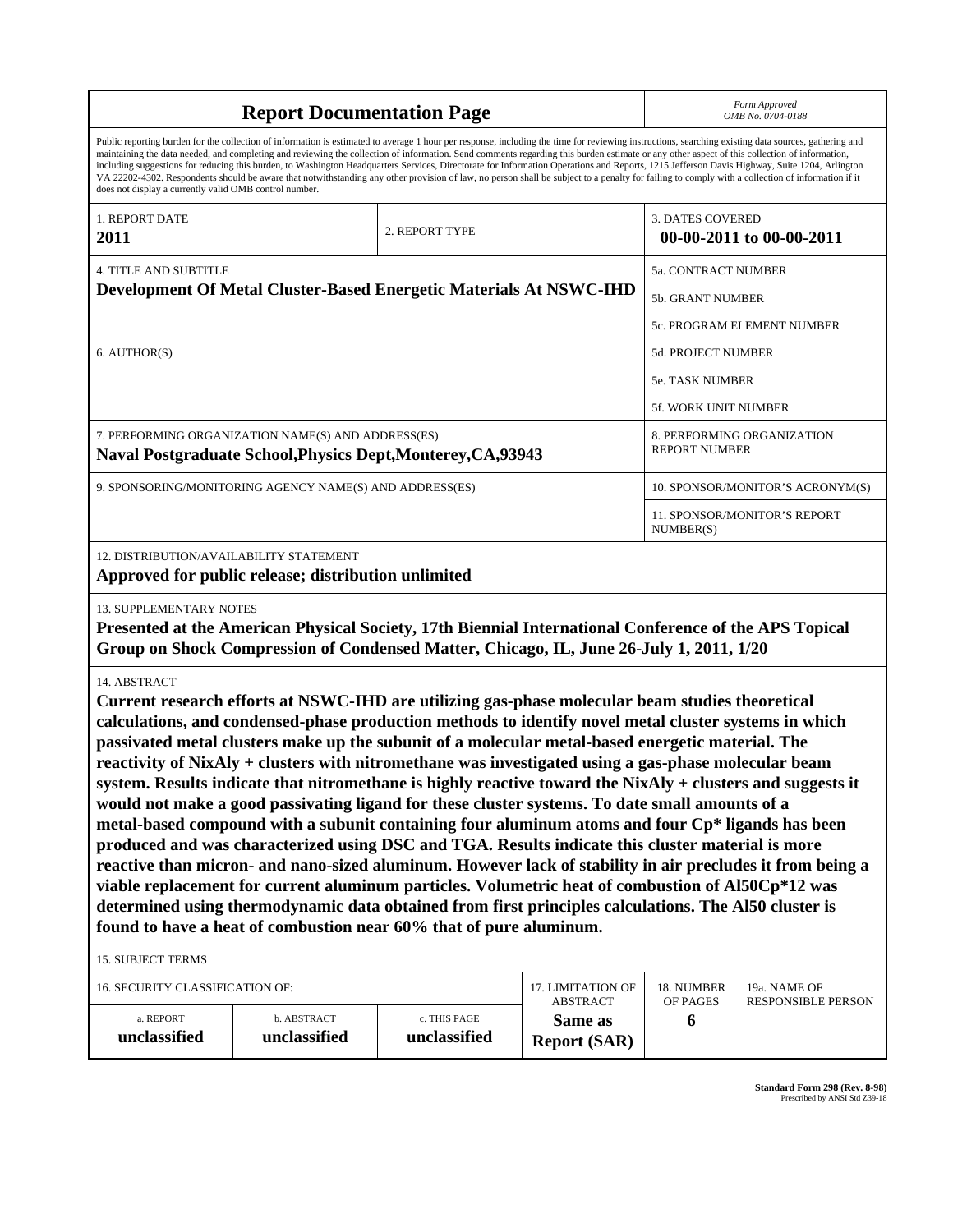## **DEVELOPMENT OF METAL CLUSTER-BASED ENERGETIC MATERIALS AT NSWC-IHD**

**J. M. Lightstone<sup>1</sup>, C. Stoltz<sup>1</sup>, R. M. Wilson<sup>1</sup>, J. Horn<sup>1</sup>, J. Hooper<sup>2</sup>, D. Mayo<sup>3</sup>, B.**  $\mathbf{Eichhorn}^3$ , **K.** Bowen<sup>4</sup>, and M. G. White<sup>5</sup>

<sup>1</sup> Research and Development, NSWC-IHD, Indian Head, MD 20640<br><sup>2</sup> Physics Dant, Naval Bostanaduste Sebool, Montenoy, CA 03043 *Physics Dept., Naval Postgraduate School, Monterey, CA 93943 3* <sup>3</sup> Dept. of Chemistry and Biochemistry, University of Maryland, College Park, MD 20742 <sup>4</sup> Dept. of Chemistry and Mat. Sci., Johns Hopkins University, Baltimore, MD 21218 *Chemistry Dept., Brookhaven National Lab, Upton, NY 1177* 

**Abstract.** Current research efforts at NSWC-IHD are utilizing gas-phase molecular beam studies, theoretical calculations, and condensed-phase production methods to identify novel metal cluster systems in which passivated metal clusters make up the subunit of a molecular metal-based energetic material. The reactivity of  $Ni_xAl_y^+$  clusters with nitromethane was investigated using a gas-phase molecular beam system. Results indicate that nitromethane is highly reactive toward the  $Ni_xAl_y^+$ clusters and suggests it would not make a good passivating ligand for these cluster systems. To date, small amounts of a metal-based compound with a subunit containing four aluminum atoms and four Cp\* ligands has been produced and was characterized using DSC and TGA. Results indicate this cluster material is more reactive than micron- and nano-sized aluminum. However lack of stability in air precludes it from being a viable replacement for current aluminum particles. Volumetric heat of combustion of  $Al<sub>50</sub>CP<sup>*</sup><sub>12</sub>$  was determined using thermodynamic data obtained from first principles calculations. The  $Al_{50}$  cluster is found to have a heat of combustion near 60% that of pure aluminum.

**Keywords:** Metal Clusters, Thermodynamics, Gas-phase reactivity, Aluminum. **PACS:** 81.16.Be, 81.70.Pg, 82.30.Fi, 82.20.Wt.

#### **INTRODUCTION**

The energy available from the combustion of aluminum is more than that of conventional high explosives and as a result is often loaded into explosive and propellant formulations in micron and nano particle form [1-3]. However, the rate of energy release from combusting aluminum particles is significantly lower than that of CHNO explosives such as TNT and RDX. In order to realize faster reaction rates, the size of the particles of interest need to be reduced significantly into the molecular size-range (10's of atoms). Small airstable clusters containing tens of metal atoms

protected by passivation ligands are ideally suited to fill this gap.

 One of the major hurdles in the development of new cluster based materials is selection of passivating ligands to prevent oxidation in air. These passivating ligands need to be designed to minimize parasitic weight while providing either an oxidizer or an energetic material in close proximity to the metal cluster. While a multitude of potential energetic ligands currently are known, their use as passivating agents for clusters is relatively unexplored.

The results reported here are from a multifaceted effort to develop novel metal cluster-based

*Shock Compression of Condensed Matter - 2011* AIP Conf. Proc. 1426, 611-614 (2012); doi: 10.1063/1.3686353 2012 American Institute of Physics 978-0-7354-1006-0/\$0.00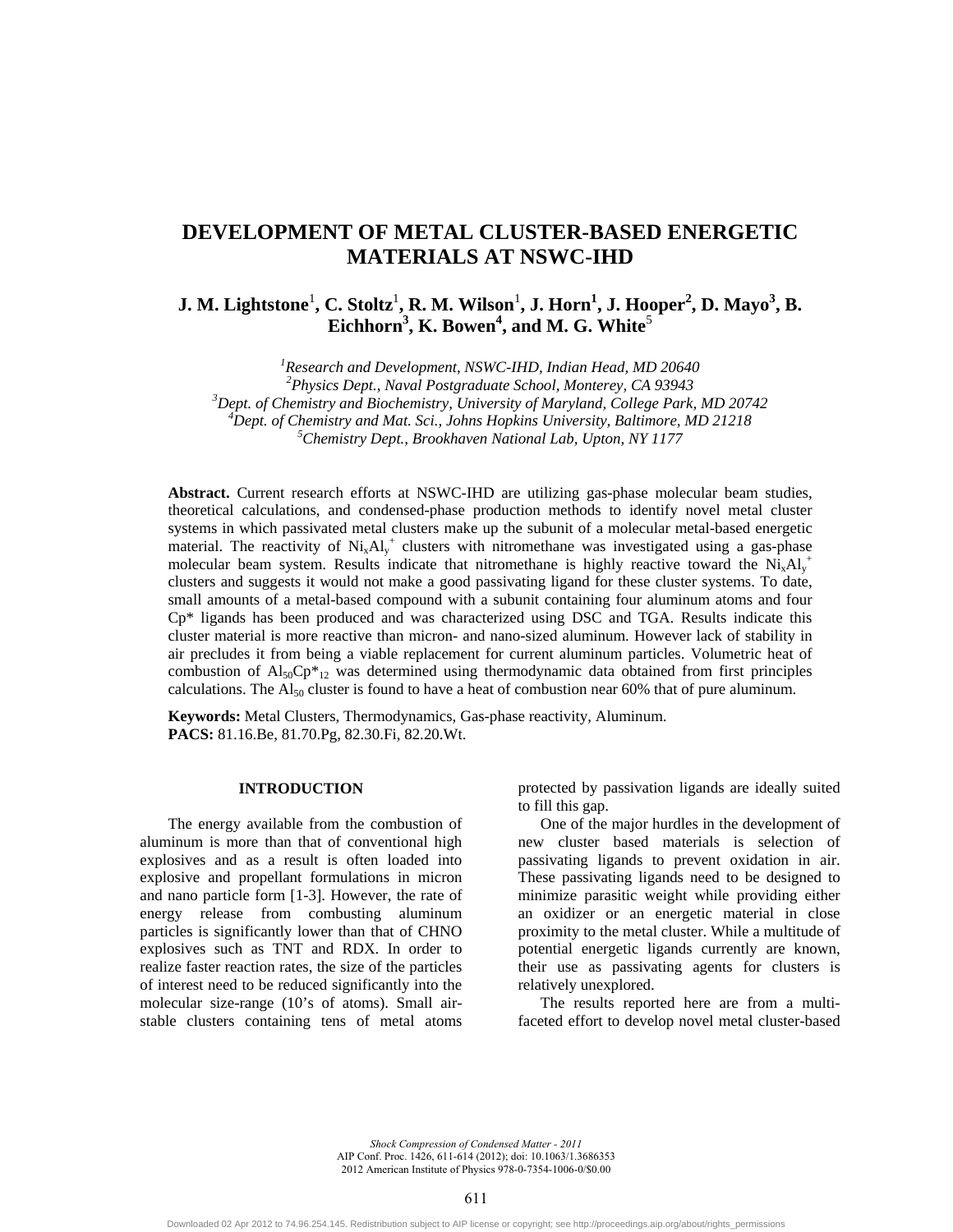energetic materials for next generation propellants and explosives. A combination of gas-phase molecular beam studies, theoretical calculations, and condensed-phase production methods are implemented, and the results from these initial efforts are presented.

#### **EXPERIMENTAL PROCEDURE**

#### **Gas-Phase Experiments**

The gas-phase work presented here was performed using a previously described cluster beam apparatus designed for the study of gas-phase cluster ion reactivity [4]. Briefly, the instrument is composed of the following systems: the magnetron ion source, a differentially pumped quadrupole ion guide, a mass selection quadrupole mass filter, a collision region comprised of a hexapole ion guide and a second quadrupole mass filter for final detection of reaction products.  $Ni_xAl_y$  cluster cations were produced by sputtering a  $Ni<sub>x</sub>Al<sub>y</sub>$  target (50/50 wt.%, ACI Alloys, Inc.) in the magnetron cluster source (Oxford Applied Research). Reactive gas species were introduced to the vacuum in dilute mixtures of He through a gas inlet system. The reactive gas mixtures used included a 25%  $O_2$  in He mixture and a 5% nitromethane in He mixture.

#### **Condensed-Phase Experiments**

Aluminum monohalide, AlX  $(X = Cl, Br, or)$ I), solutions were produced using a method outlined by Dr. Hansgeorg Schnockel [5]. Briefly, AlX vapors are generated inside a bell jar cooled to -196 °C using a specially designed furnace that percolates anhydrous HX gas up through graphite crucibles containing pools of liquid Al at ~850 °C. By controlling the  $HX(g)$  flow rate, one can entropically drive the equilibrium completely to the monohalide side. The AlX molecules are then cocondensed with solvent on the inner walls of the reactor over a 3-4 hr. period. The AlX / solvent matrix is then warmed to  $-78$  °C to generate metastable solutions of AlX that are stable at low temperatures for months.

The AlBr solution produced was then reacted under previously described conditions to produce the  $Al_4Cp*_4$  cluster material[6]. The resulting yellow crystals were identified as  $Al_4Cp*<sub>4</sub>$  using NMR and subjected to Differential Scanning

Calorimetry (DSC) and Thermal Gravimetric Analysis (TGA) to investigate thermal properties of the cluster materials.

#### **Theory**

First-principles calculations were performed on the large cluster/ligand systems to examine their stability and possible combustion properties. Allelectron calculations were performed using the B3LYP density functional and a  $6-31G(d,p)$  basis set. This combination gives accurate thermodynamic values (as compared to G2 calculations on smaller clusters) while still being efficient enough to calculate structures and accurate vibrational properties of the large clusters (350+ atoms). Thermodynamic data was used to calculate the volumetric enthalpy of combustion in air.

### **RESULTS AND DISCUSSION**

#### **Gas-Phase**

The majority of  $Ni_xAl_y$  clusters investigated proved to be reactive toward both  $O_2$  and  $CH_3NO_2$ . The cluster reactivity is characterized primarily by decomposition rather than adduct formation. Representative mass spectra containing both the parent cluster and the reaction products for  $\text{Ni}_{3}\text{Al}_{3}^{+}$ are shown in Fig. 1. Interestingly, the oxidation of  $Ni_xAl_y$  clusters was found, in most part, to proceed through a common mechanism involving the addition of an  $O_2$  molecule and a subsequent loss of NiAl3. Previous density functional theory (DFT) calculations have shown that  $NiAl<sub>3</sub>$  is a very stable tetrahedral structure [7]. In addition to oxidation by  $O_2$ , the reactivity of  $Ni_xAl_y^+$  clusters with nitromethane was found to produce the same  $Ni_xAl_yO_2^+$ reaction product. These peaks also show that nitration of the cluster occurs. The following reaction pathways 1-3 are suggested to describe the peaks observed in Fig. 1.

$$
Ni_x Al_y^+ + O_2 \to Ni_{x-1}Al_{y-3}^+ + NiAl_3 \qquad (1)
$$

$$
Ni_x Al_y^+ + CH_3 NO_2 \rightarrow Ni_{x-1}Al_{y-3}O_2^+ + NiAl_{3} + HCN + H_2
$$
 (2)

$$
Ni_x Al_y^+ + CH_3 NO_2 \rightarrow Ni_{x-1} Al_{y-3} NO_2^+ + Ni Al_3 + H_3 C
$$
 (3)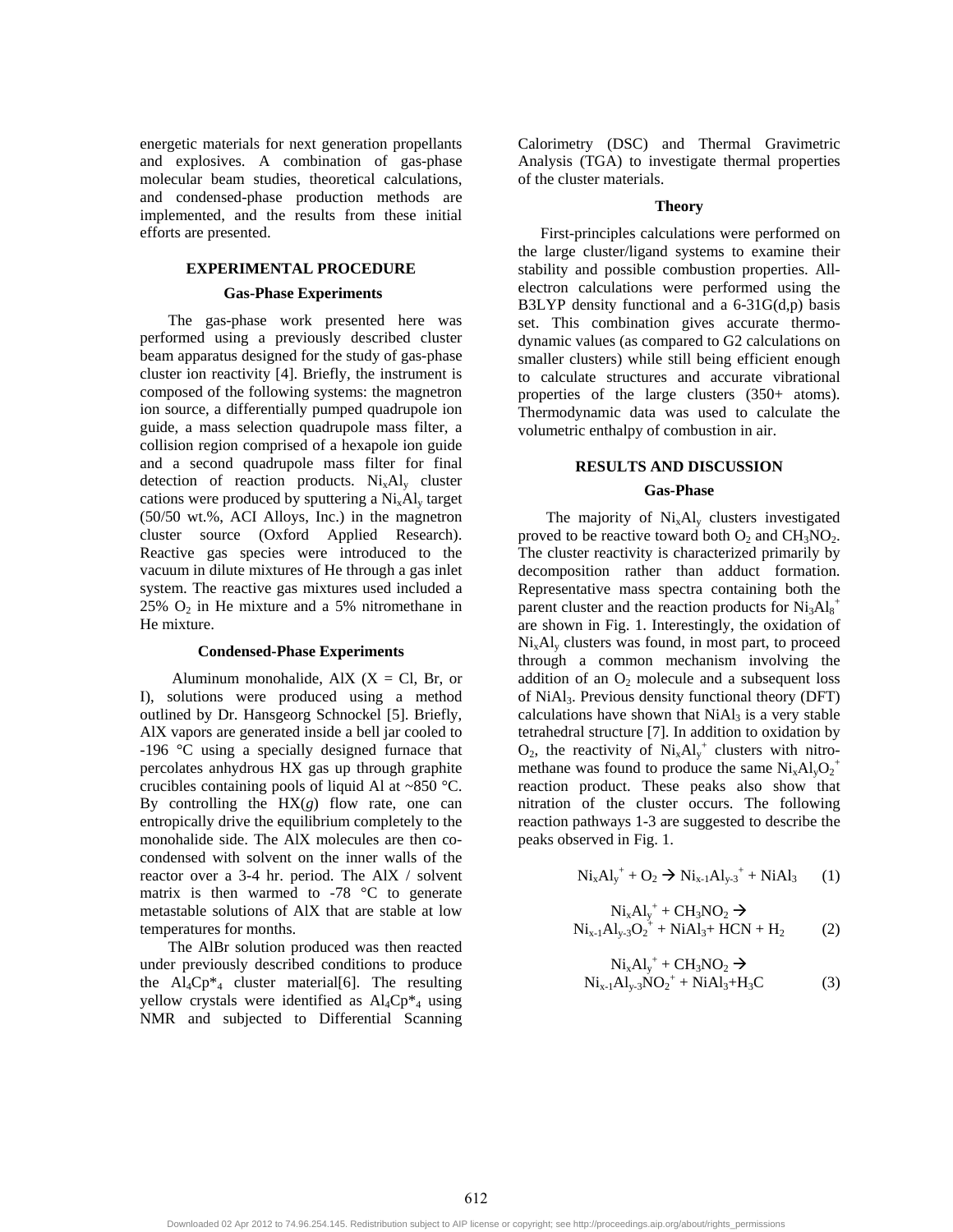These reaction pathways can be used to describe products observed for all the  $Ni_xAl_y^+$  clusters investigated here.



**Figure 1.** Mass spectra of the products detected during the reaction of  $Ni<sub>3</sub>Al<sub>8</sub><sup>+</sup>$  with oxygen (red) and nitromethane (black). The parent peak along with prominent product peaks, such as  $Ni<sub>2</sub>Al<sub>5</sub>O<sub>2</sub><sup>+</sup>$ , is shown.

#### **Condensed-Phase**

A small amount of  $Al_4Cp*4$  (~20 mg) was produced using a previously published method [5]. The small yellow crystals were found to be stable for up to 30 minutes when exposed to air after which a slow oxidation process was observed. Time-resolved optical microscopy was performed on the crystals and revealed small brown colored inclusions in the crystals. These inclusions were found to become colorless over 30 min. It was determined these inclusions were trapped AlBr precursor and illustrated the need to improve the crystallization process. The remaining sample was analyzed using DSC and TGA. Results from this analysis are shown in Fig. 2. The DSC trace shows an exotherm at 117  $\degree$ C followed by a steady rising exotherm. The initial feature at 117 °C is attributed to combustion of the Cp\* ligands followed by a slow combustion of the remaining Al containing material. The initial decomposition occurs at a significantly lower temperature than current CHNO explosives, PETN (163 °C) [8]. The TGA trace, shown in Fig. 2, displays an almost linear decrease in weight starting around 100 °C followed by a sudden increase in weight change around 242 °C. By 600 °C 65% of the original weight has been lost. This type of decomposition behavior is

significantly different compared to oxide coated nano-aluminum in which a constant increase in weight due to oxidation is observed [9]. However, the observed decomposition behavior is similar to perfluoroalkyl coated nano-aluminum produced by Dr. Jason Jouet [3]. The measured weight loss was found to represent the loss of all Cp\* and complete oxidation of the aluminum cluster core. While this analysis needs to be repeated, the current results suggest this cluster material combusts at a significantly lower temperature than pure aluminum or even coated nano-aluminum.



**Figure 2.** Differential Scanning Calorimetry and Thermal Gravametric Analysis data collected from the  $\text{Al}_4\text{Cp}^*$ <sub>4</sub> cluster material.

#### **Theory**

Our calculations on aluminum-cyclopentadiene type cluster materials confirm that these materials have significant energy density and likely very rapid combustion kinetics. An analysis of the bond strength in larger clusters indicates that the most likely initial step in unimolecular thermal decomposition is the loss of surface  $AICp$  or  $AICp^*$ units, exposing the strained interior aluminum core. The calculated enthalpies of combustion for these materials are high, approaching 60% that of pure aluminum. This value for  $Al_{50}Cp*_{12}$  is shown in Fig. 3 along with the heats of combustion of bulk aluminum, RDX, and a typical aluminized plastic bonded explosive denoted PBX. These materials thus offer high energy densities but with the possibility for extremely rapid kinetically-limited aluminum combustion.